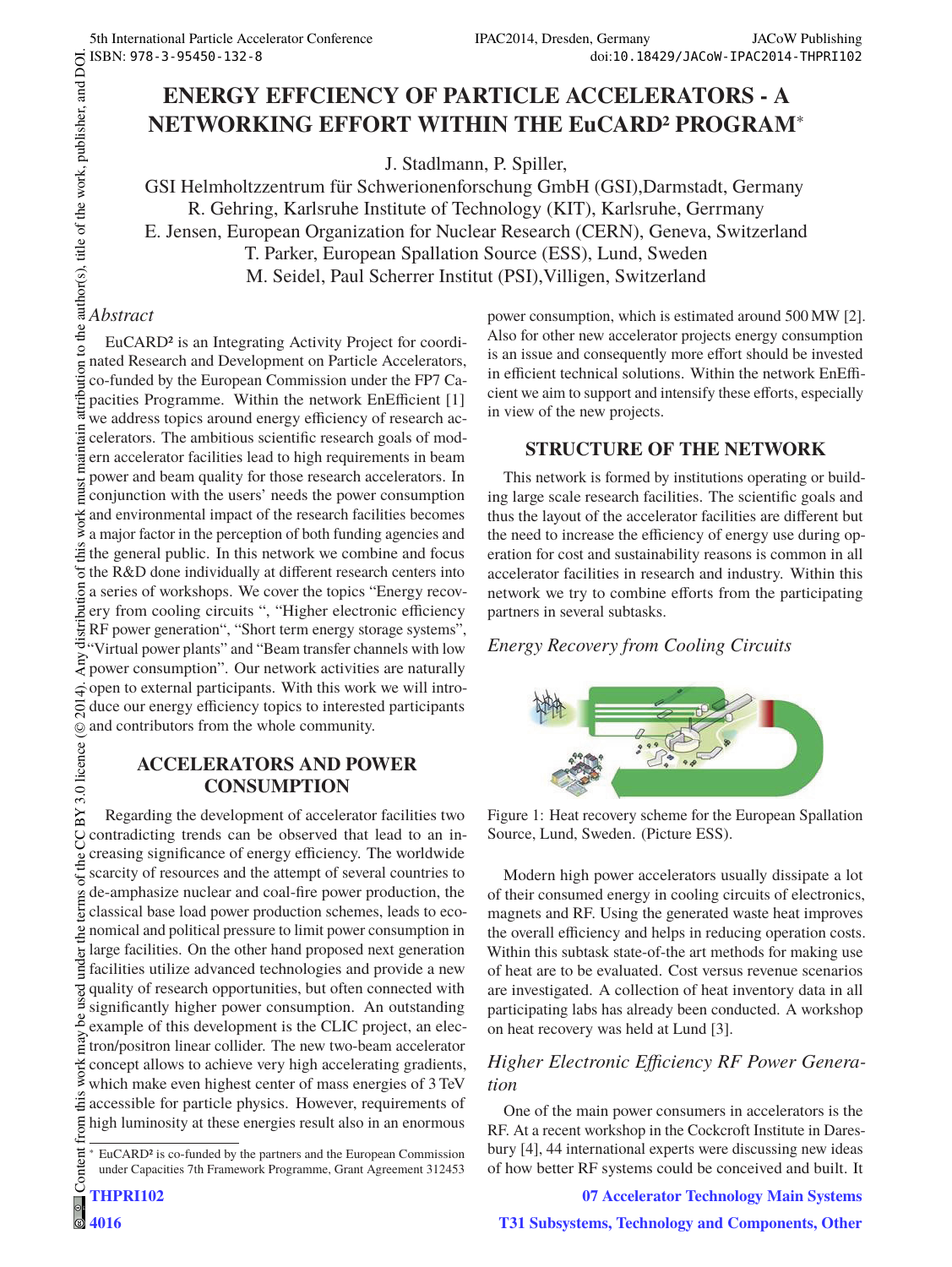should be noted that high efficiency in RF power conversion not only reduces the power consumption and thus running cost, but also reduces the power lost as heat and the carbon footprint. The power and cooling installations become smaller as well. Klystrons reach efficiencies of up to 65% today – revolutionary new ideas implying "core oscillations" and the "BAC method" (bunch – align – collect) make the 90% efficiency range appear reachable. Industrial development of multi-beam IOT's is now just starting for 704 MHz, 1.2 MW peak – success of this R&D could lead to a significant power savings for ESS. Magnetrons appear to be an alternative with high efficiency, but phase-stable synchronization remains to be demonstrated. Very interesting is also the development of solid-state power amplifiers, which have made significant progress over the last 10 years, not only in peak performance but also in efficiency, which is now competitive with vacuum electronic power-RF.

Electrical energy storage on time scales of seconds up to around a minute can substantially contribute to the safe and efficient operation of accelerators: Short interruptions of the grid, often only below 1 second, can already lead to unwanted beam aborts, and for large facilities like the LHC it can take many hours to restore the beams and to recover luminosity operation. During the long recovery time often the full grid power is needed, and thus the short interruptions lead to inefficiency. A solution to this problem could be realized by introducing energy storage devices to back up the grid on a short time scale.

Energy storage at accelerators is even more important for the pulsed operation of high power klystrons or ramped magnets. The negative feedback of a strongly fluctuating high power load on the electricity grid can be avoided by a fast and efficient short-term storage device which continuously takes up an essentially constant power from the grid, stores it on a second time scale and delivers high power pulses e.g. to pulsed magnet systems.

The following devices address especially the short-term energy storage:

- Super- or Ultra-Capacitors
- Superconducting Magnetic Energy Storage (SMES)
- Rechargeable Batteries (e.g. Lead or Lithium Ion Batteries)
- Flywheel Energy Storage

The most cost-effective solution will, of course, depend on the application-specific requirements, but a fast and efficient power conversion and control unit plays a key role in all cases. The general availability of infrastructure like cryogenics on research sites can foster new technical developments.

Such problems are common to many accelerator facilities. The aim of this task is to exchange information and experience gained at different labs with regard to the mentioned

#### **07 Accelerator Technology Main Systems**

#### **T31 Subsystems, Technology and Components, Other**

problems and to develop potential solutions, for example by utilizing the mentioned SMES.

#### **Virtual Power Plants**

*Virtual Power Plants* Modern research accelerator facilities are dedicated to deliver high power high brightness beams to their scientific users. The ambitious beam parameters requested lead to accelerator designs which consume a considerable amount of electrical energy. Beside the accelerator itself a large scale research facilities has to provide infrastructure for its users. This leads to an overall high energy consumption suggesting to use the accelerator labs for energy network stabilizing measures.

Instead of increasing the energy production in times of high demand it is as effective to reduce the overall power consumption. This is standard procedure on a long term basis. The scheduled winter shut down at CERN being an example.

If a facility identifies enough power consumers which can be switched off on short notice, ideally without impact to the facility's routine operation, they can form a virtual power plant. A typical example would be a refrigerator which has to cool its inventory below a fixed temperature. During normal operation it will be cooled lower than that maximum temperature. The grid operating company can switch the cooling off for short periods of time as long as the maximum temperature is not exceeded.

For identification of power using devices which are possible candidates to be part of a virtual power plant the power consumption of the entire facility has to be analyzed. A survey of the electrical energy use of the present GSI accelerator complex and science campus has been done. The project started before the beginning of EnEfficient. It has been completed and published as master thesis [5].



Figure 2: Distribution of power loads in a 15 minute average caused by GSI campus and accelerator facility. Note the difference in load from 5000 h to 6500 h due to different operation times of the accelerator (taken from [5]).

The power consumption of the future FAIR facility, which has already been estimated for operating cost determination, could be topic of a workshop within this network.

Beside the accelerator itself main power consumers are cryo plants for superconducting magnets and the water cooling circuits for electronics. Finding modes of operation